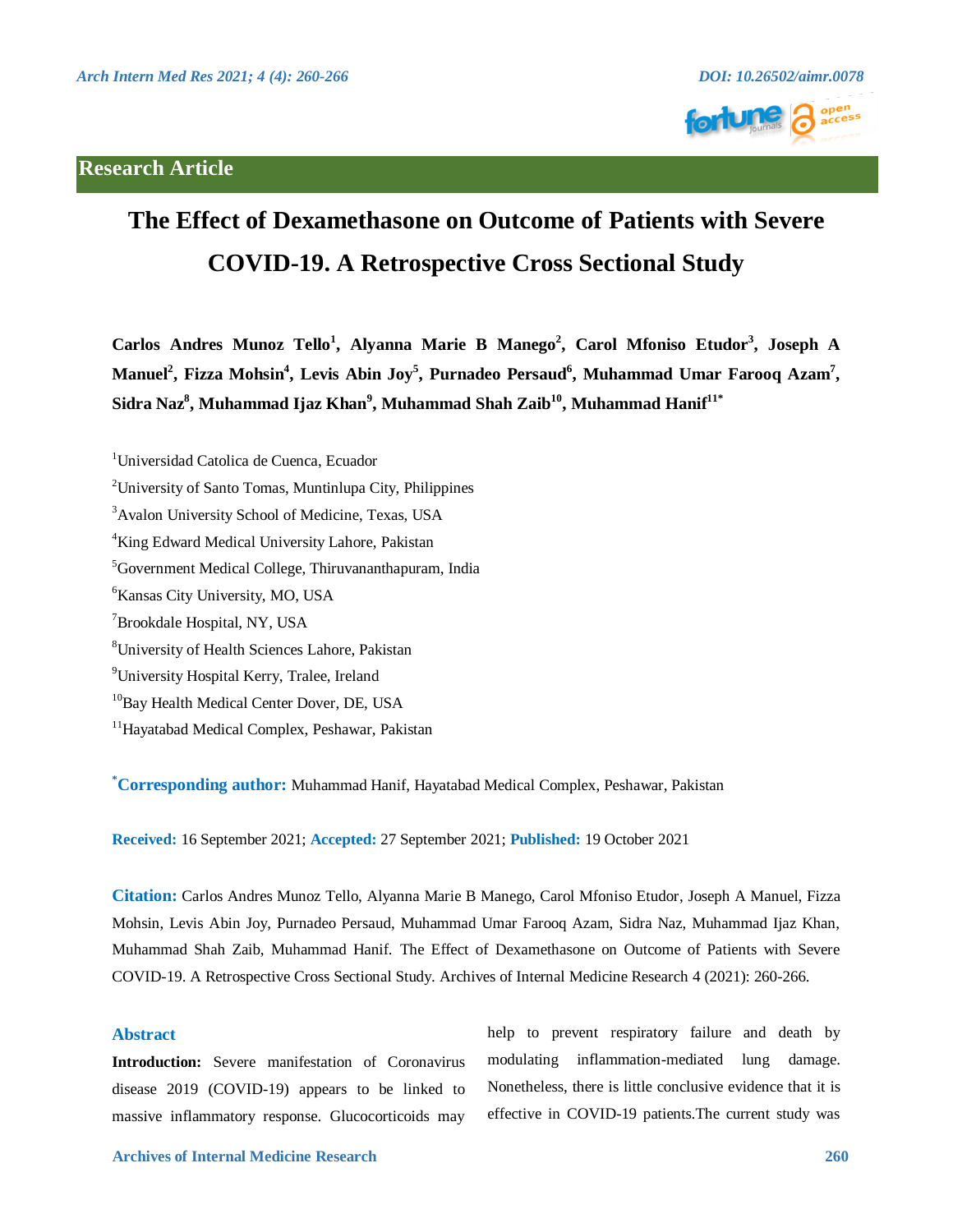proposed to see the differences in several outcomes between the severe COVID-19 patients who received usual care plus dexamethasone (the dexamethasone group), The current study was proposed to see the differences in several outcomes between the severe COVID-19 patients who received usual care plus dexamethasone (the dexamethasone group), and those who did not receive dexamethasone (the usual care group).

**Methods:** This retrospective study was conducted at Hayatabad Medical Complex Peshawar Pakistan (Isolation units for COVID-19). Patients with severe COVID-19 admitted to hospital from March to July 2020 were included in the study. Data was collected using structured format. Mean differences were calculated using independent sample t test whereas Chi square test was used for determination of association.

**Results:** A total of 193 patients were included in the final analysis. No significant difference in age, gender, respiratory rate, C-reactive protein, and lactate dehydrogenase between the groups was observed. Patients who received usual care plus dexamethasone were discharged earlier from hospital  $(8.20 \pm 1.90 \text{ vs.})$  $11.20 \pm 2.40$ , p< 0.001), and had low percentage of mechanical ventilation (MV) requirement (15.10% vs. 28.30%,  $p = 0.02$ ). Overall mortality was low in dexamethasone group, however no difference in mortality rate between both the two groups was noted (9.80% vs. 19.70%, p = 0.058). Furthermore, in comparison to the usual care group, mortality rate in patients on MV was lower in dexamethasone group  $(56.50\% \text{ vs. } 23.50\%, \text{ p} = 0.03).$ 

**Conclusion:** Patient who received usual care plus dexamethasone had lower hospitalization days; proportion of patients receiving mechanical ventilation as well as days on MV was lower as compared to usual

care group. Similarly, mortality in patients requiring MV was also low in dexamethasone group. Large scale experimental studies are needed to confirm these findings.

**Keywords:** COVID-19; Dexamethasone; SARS-CoV-2; ARDs; Corticosteroids

#### **1. Introduction**

Coronavirus disease 2019 (COVID-19) is a global pandemic and a serious public health concern, first case of which was officially reported in Wuhan, China, in December 2019 [1]. COVID-19 mostly affects the pulmonary system. Patients mostly reported vague symptoms such as shortness of breath, fever, and cough. However, various studies indicate that COVID-19 may affect other organs and systems as well [2, 3]. COVID-19 infection may cause various complications; one of them is that it may cause pneumonia [2, 4]. Mortality in severe COVID-19 is mainly attributed to respiratory failure. Overwhelmed inflammation in COVID-19 appears to be linked with severe manifestation of Coronavirus disease [5]. An initial pneumonic phase with significant radiologic opacity and, on autopsy, diffuse alveolar destruction, inflammatory infiltrates, and microvascular thrombosis are the etiologic characteristics of severe COVID-19 [6].

Various treatments are used in COVID-19 pneumonia, including corticosteroids. The use of corticosteroids is considered as routine treatment to reduce the inflamemation associated with injury [5]. In patients with severe COVID-19, inflammatory organ injury could occur with raised inflammatory markers such ferritin, Creactive protein, interleukin-1, and interleukin-6 in a subset of individuals. Several treatment strategies have been recommended to reduce inflammatory organ harm in viral pneumonia; however the effectiveness of glucocorticoids has been questioned. Corticosteroids are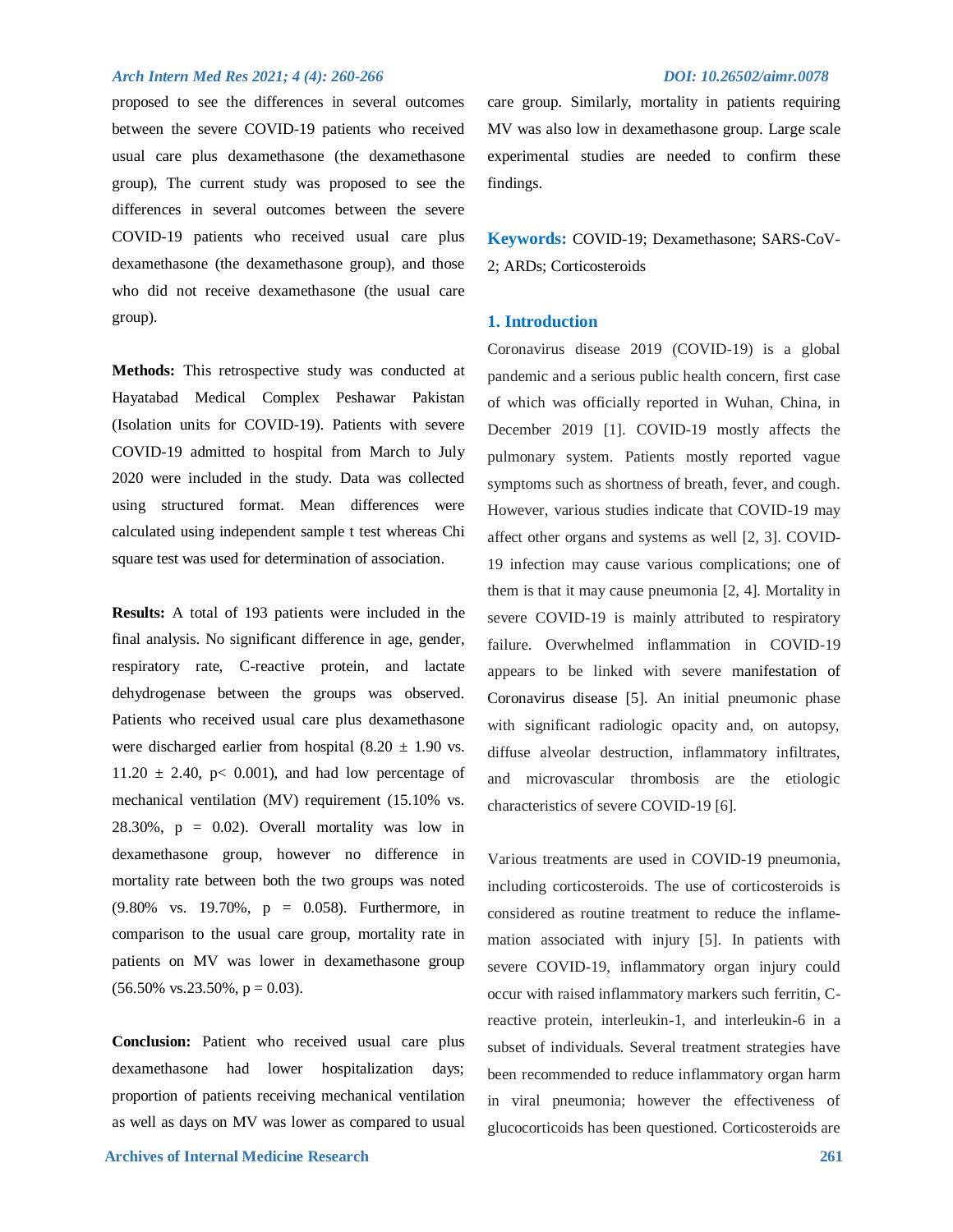indicated as a treatment option for viral pneumonia because they decrease inflammatory mediators. Although studies have indicated that corticosteroids could significantly reduce excessive inflammatory reactions, they also have the potential to impede the virus's clearance and cause severe side effectsn [6, 7]. National clinical guideline for treatment of COVID-19 in Pakistan also suggested use of dexamethasone in severe cases [8]. There are various clinical trials going on globally, however, there is no local data related to efficacy of dexamethasone in improving prognosis in patients with severe COVID-19. The aim of this study is to evaluate the impact of dexamethasone on outcome of patients with severe COVID-19. This study will aid clinician in making decision for use of dexamethasonein patients with severe COVID-19.

# **2. Materials and Methods**

## **2.1 Study design and population**

This retrospective study was conducted in COVID-19 isolation units of Hayatabad Medical Complex, Peshawar Pakistan from March to July 2020. Patients requiring mechanical ventilation on admission were excluded from the study. Patients were classified as having severe COVID-19 based on national clinical guideline, issued by ministry of national health services [8].

## **2.2 Data collection**

Patients were stratified into two groups: those who received usual care plus dexamethasone (the dexamethasone group), and those who did not receive dexamethasone were designated the usual care group. Dexamethasone dose of 6 mg was used via intravenous route in these patients. Gender, age, respiratory rate, oxygen saturation, C-reactive protein, and lactate dehydrogenase were noted in self-structured format. Length of hospital stay, need for mechanical ventilation (MV), number of days on MV, and mortality was also

noted and compared for both groups.

#### **2.3 Ethical consideration**

The hospital ethical and review board approved the study (Ref.No: 138/HEC/B&PC/21). Written informed consent was waived by the ethical and review board of the hospital.

#### **2.4 Data analysis**

The collected data were analyzed using SPSS Version 21.0 (IBM Corp, Armonk, NJ). Mean and standard deviation (SD) were calculated for variable for with continuous nature. Frequency and proportions were calculated for categorical variable. Association was determined using Chi-square test or Fischer exact test where appropriate. Independent t-test was used for mean comparison. P value  $\langle 0.05 \rangle$  was taken statistically significant for tests.

### **3. Results**

Out of One hundred and ninety-three patients with severe COVID-19 who were included in the study, 112 (58.03%) received usual care plus dexamethasone and thus considered as dexamethasone group, while 81 (41.97%) did not receive dexamethasone and therefore were classified as usual care group. Fifty seven percent of the patients were male. In terms of age, gender, respiratory rate (Breath per minute), C-reactive protein (CRP), lactate dehydrogenase, and oxygen saturation (%) no statistically significant differences between the two groups were observed as shown in Table [1.](https://www.cureus.com/publish/articles/43949-role-of-dexamethasone-in-outcome-of-patients-with-severe-covid-19-a-retrospective-study/preview#table-anchor-155033) Patients who received usual care plus dexamethasone were discharged earlier from hospital (8.20  $\pm$  1.90 vs. 11.20  $\pm$ 2.40,  $p < 0.001$ ), and had low percentage of mechanical ventilation (MV) requirement (15.10% vs. 28.30%,  $p =$ 0.02). Similarly, length of MV was significantly lower in dexamethasone group compared to usual care group (p < 0.001). Overall mortality was low in dexamethasone group, however no difference in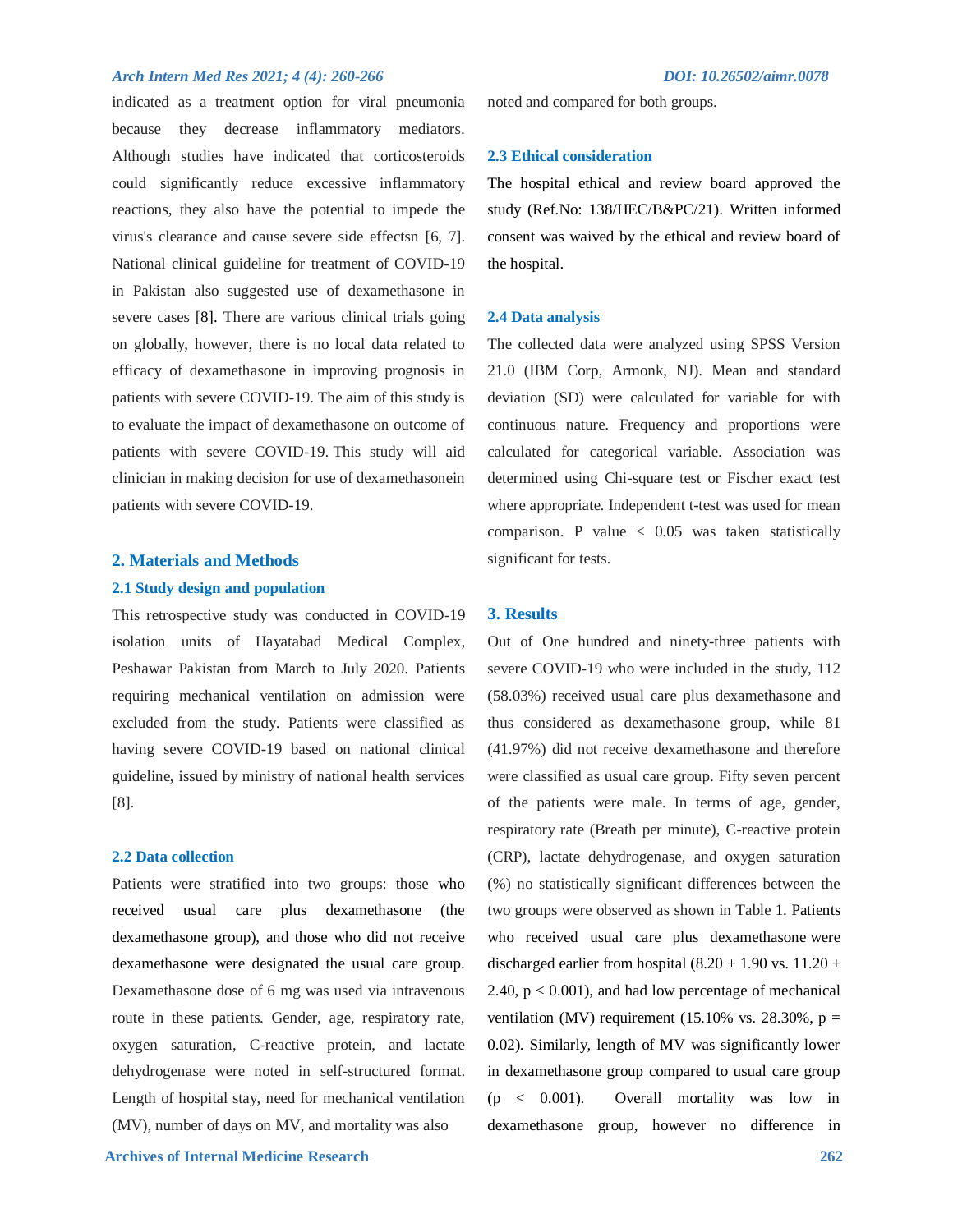mortality rate between both the two groups was noted (9.80% vs. 19.70%,  $p = 0.058$ ). Furthermore, mortality rate in patients on MV was lower in dexamethasone group (23.50% vs. 56.50%,  $p = 0.03$ ) compared to the usual care group. The details are given in Table 2.

| <b>Characteristics</b> | Usual care plus Dexamethasone $(n=112)$ | Usual care only $(n=81)$ | p-value |
|------------------------|-----------------------------------------|--------------------------|---------|
|                        | Mean $\pm$ SD                           | $Mean \pm SD$            |         |
| Age(years)             | $49.0 \pm 11.0$                         | $52.0 \pm 12.0$          | 0.07    |
| Respiratory rate (BPM) | $29.1 \pm 5.2$                          | $28.3 \pm 4.9$           | 0.22    |
| $CRP$ (mg/L)           | $108.2 \pm 16.2$                        | $112.8 \pm 19.8$         | 0.07    |
| LDH (IU)               | $305.2 \pm 87.2$                        | $312.3 \pm 90.3$         | 0.58    |
| Oxygen saturation      | $87.2 \pm 4.6$                          | $86.1 \pm 4.9$           | 0.11    |

SD; standard deviation

| Table 1: Characteristics of the patients with severe COVID-19. |  |  |
|----------------------------------------------------------------|--|--|
|----------------------------------------------------------------|--|--|

| <b>Characteristics</b>                           | <b>Usual</b><br>plus<br>care | Usual care only $(n=81)$ | p-value |
|--------------------------------------------------|------------------------------|--------------------------|---------|
|                                                  | Dexamethasone $(n=112)$      | $Mean \pm SD$            |         |
|                                                  | $Mean + SD$                  |                          |         |
| Length of hospital Stay (mean $\pm$ SD)          | $8.20 \pm 1.9$               | $11.2 \pm 2.4$           | < 0.001 |
| Mechanical ventilation requirement n (%)         | $17(15.1\%)$                 | 23 (28.3%)               | 0.02    |
| Length of mechanical ventilation (mean $\pm$ SD) | $9.1 \pm 2.3$                | $12.2 \pm 3.6$           | < 0.001 |
| Overall mortality, $n$ $%$ )                     | 11 (9.8%)                    | 16(19.7%)                | 0.058   |
| Mortality in patients requiring<br>mechanical    | 4(23.5%)                     | 13 (56.5%)               | 0.03    |
| ventilation, $n$ $(\%)$                          |                              |                          |         |

**Table 2:** Outcomes in patients with severe COVID-19.

### **4. Discussion**

 **Archives of Internal Medicine Research 263** Unfortunately, no definite, effective pharmaceutical treatment, so far, had been revealed to noticeably change the outcome in terms of mortality COVID-19 patients except for dexamethasone. Well-timed identification and determination of potential drug to reduce and deter the world crisis is the utmost need of the present. A number of drugs such as antivirals, antibiotics (azithromycin), and hydroxychloroquine have been tested, however no conclusive result had been reported [9]. In clinical practice, corticosteroids have been used to treat severe pneumonia. However, whether or not

corticosteroids should be given in COVID-19 patients was a point of contention. According to some researchers, clinical evidence does not support corticosteroid treatment for COVID-19 [10]. The Chinese management guideline for COVID-19, on the other hand (version 7.0), and a group of Chinese frontline doctors proposed that short-term low-dose corticosteroids can be used safely in COVID-19 patients [11]. As a result, support for the use of corticosteroids in COVID-19 patients is critical.

Currently, the guidance of corticosteroids is primarily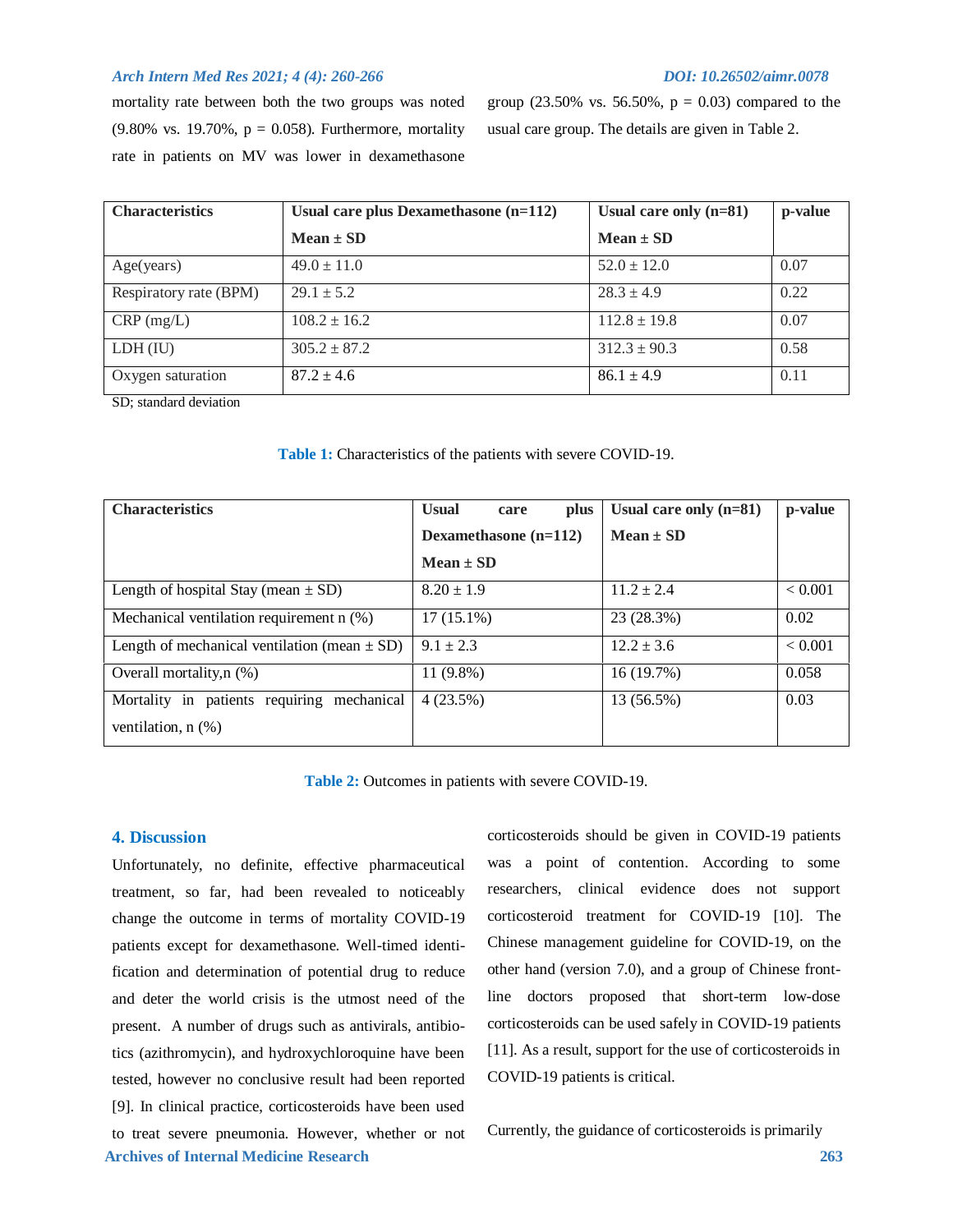taken from their use as part of potential life-saving treatment during the severe acute respiratory syndrome coronavirus 1 (SARS-CoV-1) and Middle East respiretory syndrome coronavirus (MERS-CoV) outbreaks [12]. In the recent past, a number of studies have investigated the usefulness of corticosteroids. One study claimed that COVID-19 and ARDS patients treated with methylprednisolone have reported lower risk of mortality [13]. Similar, results have been reported from Spain [14]. Besides, a study on hospitalized patients in Wuhan the epicenter of COVID-19 supplemented the use of corticosteroids in reduction of the duration of supplementary oxygenation [15]. On the other hand, various studies have cautioned against the use of steroids in early in the disease course of COVID-19, referring to their likely immunosuppressive nature as demonstrated by their use in the earlier pandemics [10]. In MERS-CoV individuals on a corticosteroid treatment, for example, virus elimination from the respiratory system was delayed [16]. Likewise, in SARS-CoV-1, the steroid group had considerably decreased hematologic viral RNA elimination; however the result was not measured [17]. As a result, the effectiveness of corticosteroids in the treatment of nonsevere COVID-19 infection is unknown. This retrospective study analyzed the differences in several outcomes between the severe COVID-19 patients who received usual care plus dexamethasone (the dexamethasone group), and those who did not receive dexamethasone (the usual care group). There are no significant differences in age, gender, respiratory rate, CRP, LDH and oxygen saturation. Keeping in view the CRP and LDH levels both groups were likely to be in a similar inflammatory condition.

In this study, patients who had received dexamethasone plus usual care were discharged earlier, compared to those who had not received dexamethasone. Similarly, those patients' who required mechanical ventilation and

their duration was significantly lower in patients who had received dexamethasone plus usual care, compared to those who had not received dexamethasone. In COVID-19 patients on mechanical ventilation, dexamethasone reduced mortality; however, there was no significant difference in mortality rates between the two groups. In COVID-19 associated pneumonia, there is secretion of inflammatory chemokines such as tumor necrosis factor-alpha (TNF-α). These chemokines are released by neutrophils, which results in fluid accumulation [18]. This fluid accumulation eventually causes ARDS, which is major reason and contributor for mortality in patients with COVID-19 [18]. Dexamethasone inhibits the release of inflammatory chemokines by immune cells [19]. The increase in inflammatory chemokines in COVID-19 and dexamethasone ability to inhibit them is the rationale behind using dexamethasone in patients with COIVD-19, as it may reduce inflammation in lungs and improve prognosis [19]. Interim data of RECOVERY trial was published in June 2020, based on these results it is recommended to use dexamethasone in COVID-19 positive patients receiving respiratory support in the United Kingdom [20]. Our results showed low overall mortality in dexamethasone group; however no difference in mortality rate between both the two groups was noted. Likewise, mortality rate in patients on MV was lower in dexamethasone group compared to the usual care group. This is consistent with the results of RECOVERY trial, where dexamethasone was associated with reduced deaths in mechanically ventilated patients. In RECOVERY trial, dexamethasone was found to reduce deaths by one-third in COVID-19 ventilated patients, and by one fifth in otherCOVID-19 patients receiving oxygen only.

However, dexamethasone showed no benefits among patients who did not required respiratory support [6]. In a retrospective study in March 2020 conducted by Wu C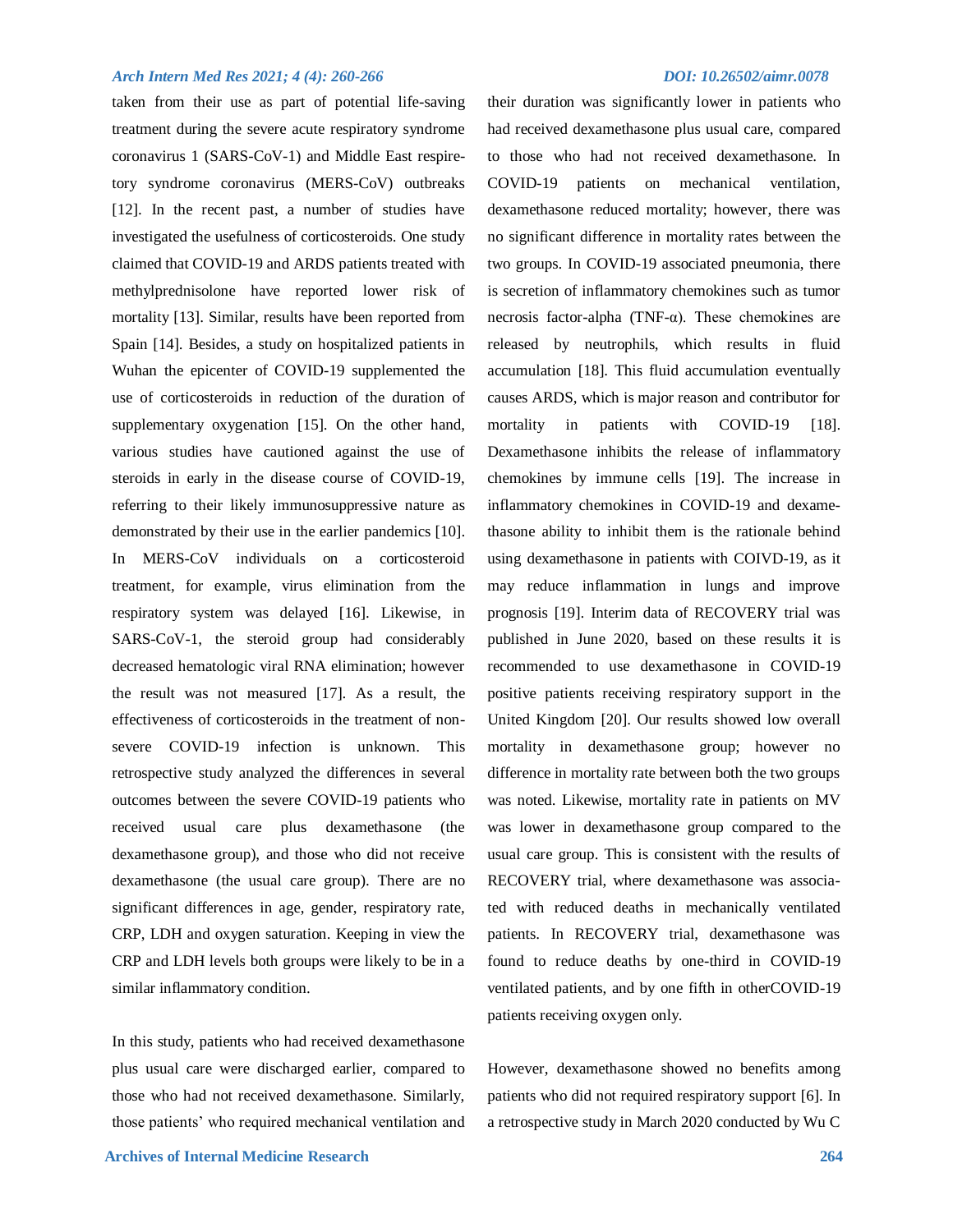et al. found that in patients who had progressed to ARDS, mortality was higher in patients who have not received methylprednisolone in comparison to other who received methylprednisolone [2]. Glucocorticoids have been previously used in other disease that resembles COVID-19 such as Severe Acute Respiratory Syndrome (SARS), Middle East respiratory syndrome (MERS), severe influenza, and community-acquired pneumonia. However, the evidence was weak [16, 21- 23]. These studies also found that glucocorticoids may impair host ability to produce response to delayed viral clearance, which has reinforced concerns that corticosteroids may impair host response to viruses [16, 21-23]. So far no published study is available from this part of the world, and perhaps this is the first one from Pakistan to explore the impact of dexamethasoneon outcome in patients with severe COVID-19. The study had its limitation as well. The worth mentioning limitation is the respective study design hence pertinent information in terms of clinical parameters collected and analyzed and hence data is limited. Another limitation is lack of diversity of sample due to the single study center. More over selection bias cannot be overruled due to some fatal case exclusion. As the COVID-19 spread across the world, clinicians are struggling to weigh the potential benefits of corticosteroids against the much potential harm associated with these drugs. Further large-scale multicenter trials should be conducted to determine the efficacy with urgency, given the nature of situation.

## **5. Conclusions**

 **Archives of Internal Medicine Research 265** In this study, dexamethasone reduced mortality in patients on mechanical ventilation; however, there was no significant difference in mortality rates between the two groups. There was reduced hospital stay, requirement of mechanical ventilation and number of days on mechanical ventilation. There is contradictory data available related to use of corticosteroids in

COVID-19 and similar infections. It is important that large scale multicenter clinical trials should be conducted in local level to assess the efficacy and address the concerns associated with dexamethasone in COVID-19.

#### **References**

- 1. Gao Q, Hu Y, Dai Z, et al. The epidemiological characteristics of 2019 novel coronavirus diseases (COVID-19) in Jingmen, Hubei, China. Medicine 99 (2020): e20605.
- 2. Wang D, Hu B, Hu C, et al. Clinical characteristics of 138 hospitalized patients with 2019 novel coronavirus–infected pneumonia in Wuhan, China. JAMA 323 (2020): 1061-1069.
- 3. Mao L, Jin H, Wang M, et al. Neurologic Manifestations of Hospitalized Patients With Coronavirus Disease 2019 in Wuhan, China. JAMA Neurol 77 (2020): 683-690.
- 4. Zhu N, Zhang D, Wang W, et al. A novel coronavirus from patients with pneumonia in China, 2019. N Engl J Med 382 (2020): 727- 733.
- 5. Huang C, Wang Y, Li X, et al. Clinical features of patients infected with 2019 novel coronavirus in Wuhan, China. Lancet 395 (2020): 497-506.
- 6. The Recovery Collaborative Group. Dexamethasone in Hospitalized Patients with Covid-19. N Engl J Med 384 (2020): 693-704.
- 7. Varghese GM, John R, Manesh A, et al. Clinical management of COVID-19. Indian J Med Res 151 (2020): 401-410.
- 8. Ministry of National Health Services Government of Pakistan. Guidelines Clinical Management Guidelines for COVID-19 Infections (2021).
- 9. Khan JZ, Ali I, Hassan Z. Repurposed Drugs Against COVID-19: Safety Concerns and Stockout. Hosp Pharm 55 (2020): 218-219.